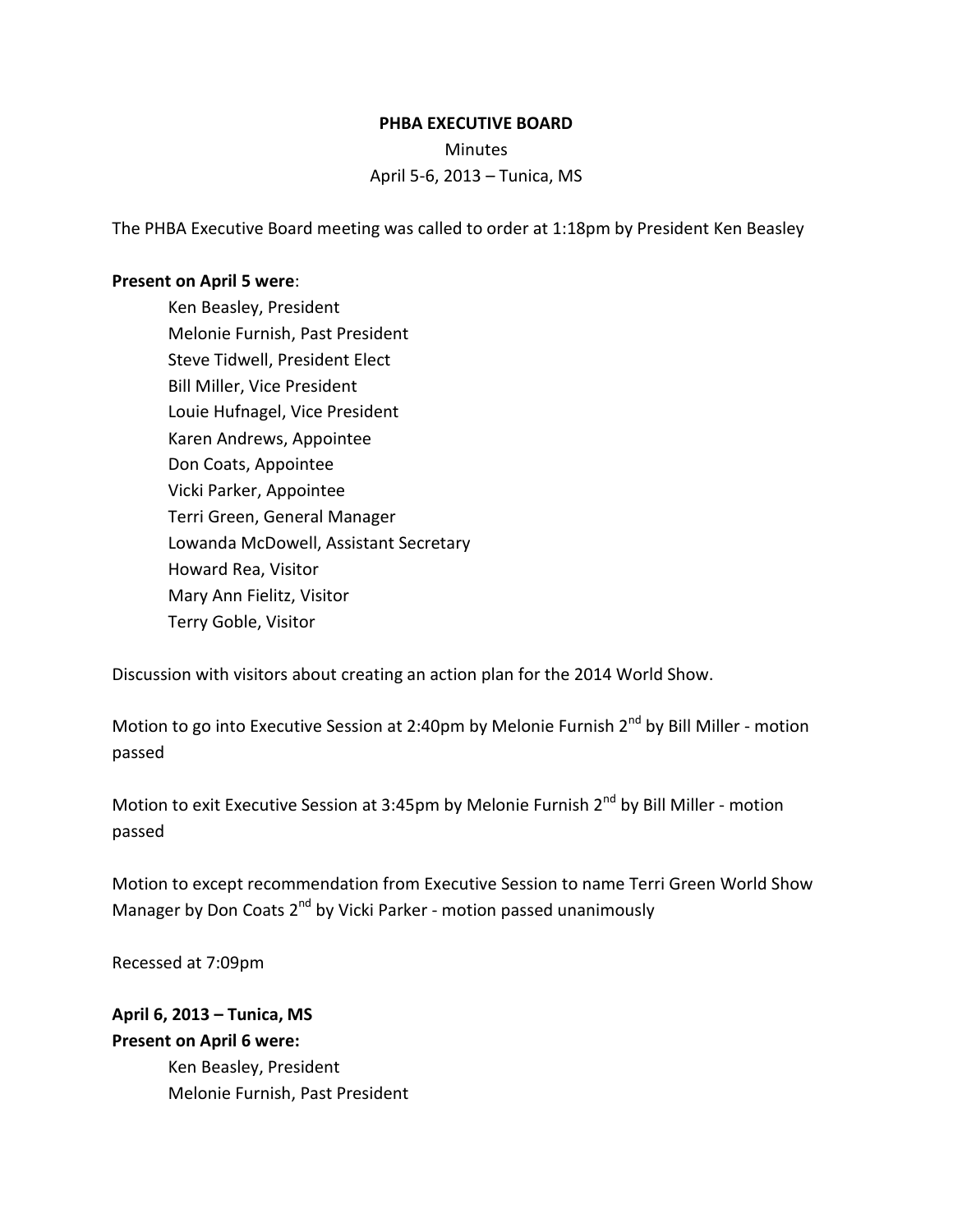Louie Hufnagel, Vice President Bill Miller, Vice President Don Coats, Appointee Karen Andrews, Appointee Vicki Parker, Appointee Terri Green, General Manager Lowanda McDowell, Assistant Secretary

Motion by Louie Hufnagel 2nd by Don Coats to excuse Ann Jones for both days and Steve Tidwell for Saturday – motion passed

Motion to approve financial report by Karen Andrews  $2^{nd}$  by Louie Hufnagel – motion passed

Motion to accept Strategic Alliance Agreement with AQHA by Don Coats  $2^{nd}$  by Vicki Parker – motion passed

Motion by Karen Andrews 2<sup>nd</sup> by Louie Hufnagel to refund a request for magazine subscription asked for in writing.

Motion amended by Karen Andrews 2<sup>nd</sup> by Louie Hufnagel - Any written request for refund of magazine subscription will be handled by the office – motion passed

Motion by Vicki Parker  $2^{nd}$  by Louie Hufnagel to ratify APA committee report. – motion passed

Motion by Louie Hufnagel 2<sup>nd</sup> by Vicki Parker to deny rule 5002 in the amateur minutes and to send back to the amateur committee for clarification of points per class, previous world championships, procedures with and office capabilities and to request at least a 2/3 vote in committee at the 2014 convention. – motion passed unanimously

Motion by Vicki Parker 2<sup>nd</sup> by Bill Miller to send back to Amateur Committee to clarify rule 5201 A-J in amateur minutes in writing to the Executive Board within 30 days of notification by the board – motion passed

Motion by Louie Hufnagel and  $2^{nd}$  by Don Coats to ratify the amateur committee minutes with the exception of rule 5002 and 5201 A-J. – motion passed

Motion by Louie Hufnagel  $2^{nd}$  by Bill Miller to ratify the amateur association minutes. – motion passed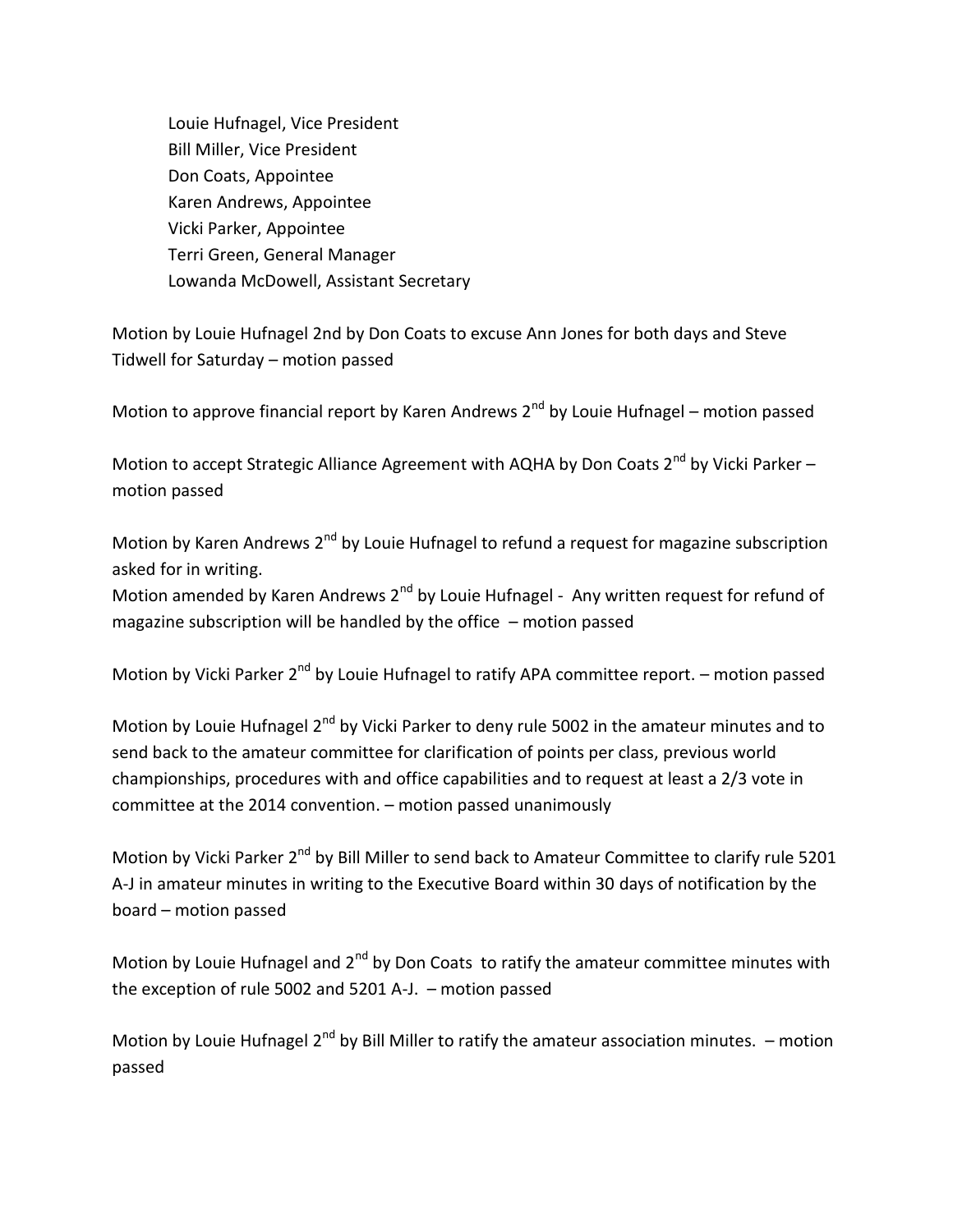Motion by Vicki Parker 2<sup>nd</sup> by Karen Andrews to ratify the Awards Committee minutes with the exception of the award for performance champion being a trophy and to send this back to committee for clarification; also to deny the restructuring of awards until further study. – motion passed

Motion by Louie Hufnagel 2<sup>nd</sup> by Bill Miller to ratify the Benefit Auction minutes. - motion passed

Motion by Louie Hufnagel 2<sup>nd</sup> by Don Coats to ratify the By-Laws committee report. - motion passed

Motion by Karen Andrews 2<sup>nd</sup> by Louie Hufnagel to accept the Cattle Committee report with the exception that they must have the approval for the AQHA Alliance, an acceptable budget and class schedule to executive board for approval no later than July 15, 2013 for the 2014 world show – Motion passed

Motion by Bill Miller 2<sup>nd</sup> by Louie Hufnagel to accept/ratify the Challenged Riders Committee minutes. – motion passed

Motion by Louie Hufnagel 2<sup>nd</sup> Bill Miller to ratify Finance Committee minutes and to agree that the committee will receive monthly financial reports from the office upon each member of the committee signing a confidentiality agreement - motion passed

Motion by Louie Hufnagel  $2^{nd}$  by Vicki Parker to ratify Hall of Fame Committee minutes – motion passed

Motion by Louie Hufnagel  $2^{nd}$  by Bill Miller to ratify Marketing Committee minutes – motion passed

Motion by Louie Hufnagel  $2^{nd}$  by Bill Miller to ratify National Convention Committee minutes – motion passed

Motion by Louie Hufnagel 2<sup>nd</sup> by Don Coats to ratify Public Policy and Welfare Committee minutes – motion passed

Motion by Louie Hufnagel 2<sup>nd</sup> by Bill Miller to ratify Professional Horseman/Trainer Crisis Fund Committee minutes – motion passed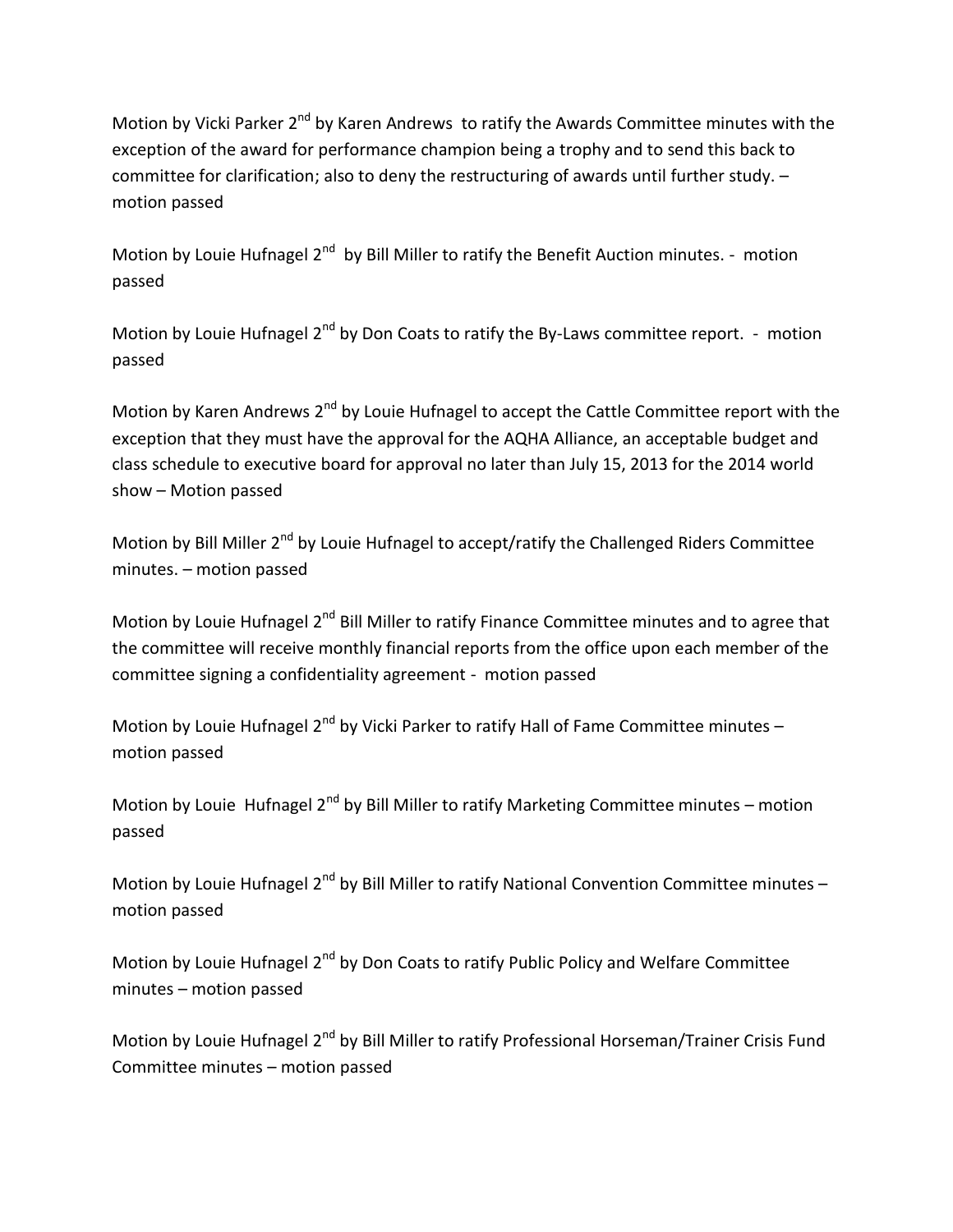Motion by Vicki Parker 2<sup>nd</sup> by Louie Hufnagel to ratify Registration Transfer and Breeders Committee minutes with the understanding that 3352 is null and void – motion passed

Motion by Louie Hufnagel 2<sup>nd</sup> by Vicki Parker to NOT ratify Show Management Committee minutes and to send the report back to committee for clarification within 30 days of notification by PHBA office – motion passed

Motion by Vicki Parker  $2^{nd}$  by Don Coats to deny 3155 E, F, and G in the Show Rules Committee minutes – motion passed

Motion by Louie Hufnagel 2<sup>nd</sup> by Don Coats to deny 3055 D in the Show Rules Committee minutes – motion passed

Motion by Louie Hufnagel 2<sup>nd</sup> by Don Coats to deny 3071 A in the Show Rules Committee minutes – motion passed

Motion by Louie Hufnagel 2<sup>nd</sup> by Vicki Parker to deny 3077 A in the Show Rules Committee minutes - motion passed

Motion by Louie Hufnagel 2<sup>nd</sup> by Karen Andrews to accept 3155 D in the Show Rules Committee minutes pending the office computer being able to handle the change without excessive cost. – motion passed with one member abstaining

Motion by Louie Hufnagel 2<sup>nd</sup> by Vicki Parker to ratify the Show Rules Committee minutes with the exception of 3155 E,F,G; 3055 D; 3071 A and 3077 A – motion passed

Motion by Karen Andrews 2<sup>nd</sup> by Bill Miller to ratify Web and APA Software Committee minutes – motion passed

Motion by Vicki Parker 2<sup>nd</sup> by Karen Andrews to ratify World Show Committee minutes with a note that stated move in time for World Show at 4pm was incorrect – motion passed

Motion by Louie Hufnagel 2<sup>nd</sup> by Bill Miller to ratify Youth Association minutes which includes the Youth Committee minutes – motion passed

Motion by Louie Hufnagel 2<sup>nd</sup> by Don Coats to ratify Palomino Performance Program minutes – motion passed